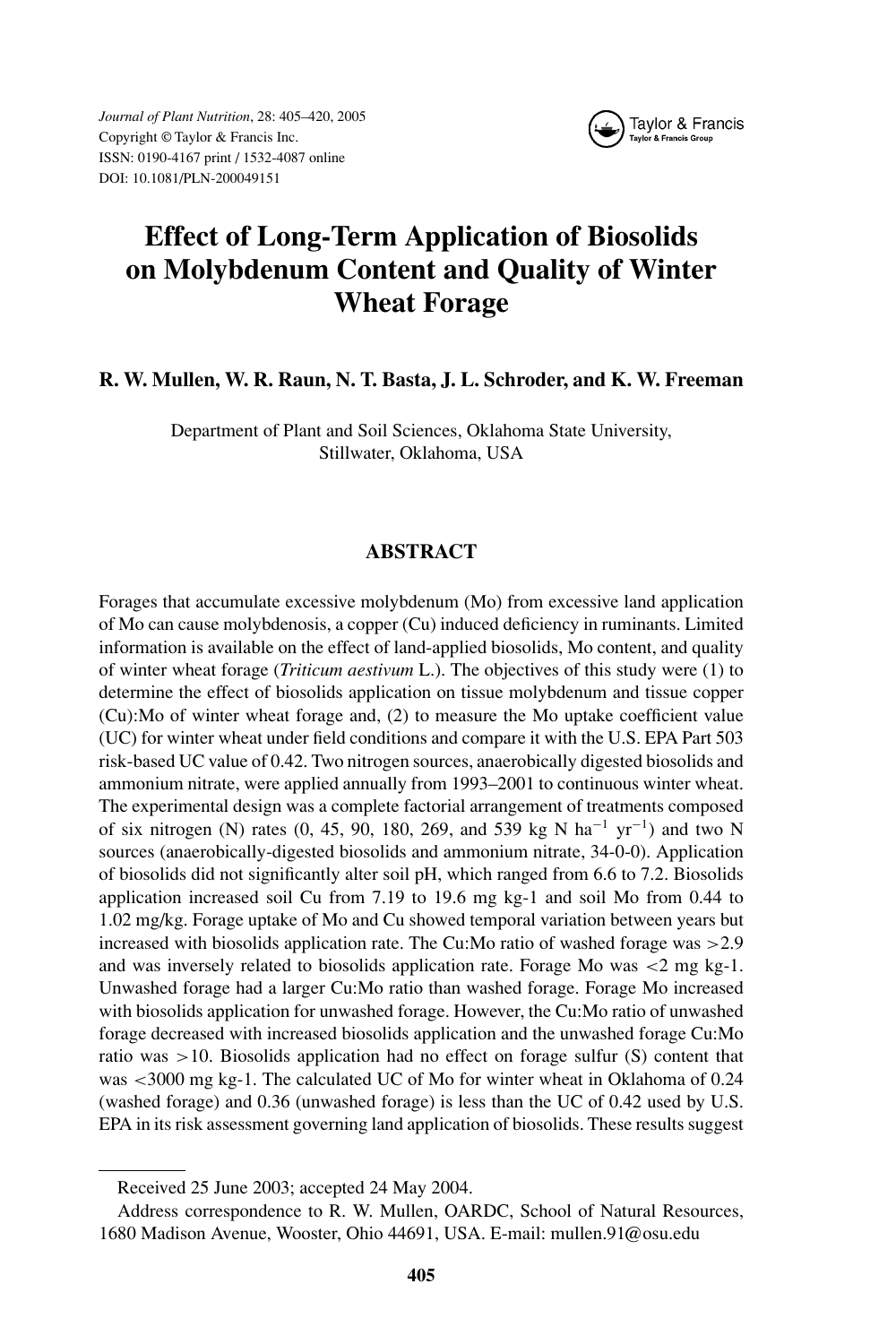winter wheat forage produced using biosolids presents minimal risk of molybdenosis to livestock. Ingestion of soil on unwashed forage increases forage Cu:Mo and offers more protection from the risk of molybdenosis.

**Keywords:** biosolids, heavy metals, molybdem, sewage sludge, winter wheat

## **INTRODUCTION**

Almost 40% of municipal wastewater biosolids are land applied to cropland in the United States (U.S. EPA, 1995b). In 1993, the U.S. EPA promulgated federal regulations governing land application of biosolids (U.S. EPA, 1993). One major concern addressed in Part 503 is the accumulation of heavy metal contaminants in land receiving biosolids. Fourteen risk-based exposure pathways to humans and ecological receptors were used to calculate acceptable cumulative limits on heavy metal contaminants via land application of biosolids. Cumulative metal loadings were based on the pathways that posed the most risk (i.e. the limiting pathway). The limiting pathway for molybdenum (Mo) was the biosolids-Mo  $\rightarrow$ soil → forage → animal pathway, which represented livestock grazing on forage grown on soil treated with biosolids. A cumulative Mo loading rate of 18 kg/ha from biosolids application was calculated using an algorithm that assumed an uptake coefficient (UC) of 0.42 (O'Connor and McDowell, 1999). The UC is the ratio of forage Mo to soil Mo from biosolids application. Excessive land application of Mo may cause molybdenosis, a copper (Cu) induced deficiency in ruminants.

Biosolids commonly applied to farmland contain Mo concentrations ranging from 5 to 50 mg kg−<sup>1</sup> (McBride et al., 2000). Currently, biosolid material containing more than 75 mg Mo kg<sup>-1</sup> is prohibited from being land applied (U.S. EPA, 1993). Plant uptake of Mo has been well correlated with the amount of Mo in soil solution under field conditions (Adriano, 2001). Excessive land application of Mo in biosolids may increase soil Mo concentrations and result in increased Mo in plants (Adriano, 2001). Consumption of forages containing elevated levels of Mo (e.g., 10 mg Mo kg<sup>-1</sup> forage) may result in a Mo induced Cu deficiency known as molybdenosis in cattle and sheep that may be fatal (Adriano, 2001). More specifically, consumption of forages with a Cu:Mo ratio of  $\langle 2:1 \rangle$  has been associated with increased susceptibility to molybdenosis (National Research Council, 1996). Gupta and Gupta (1998) identified a Cu:Mo ratio of 6:1 to be critical. Other ratios have been proposed when dealing with pastures and forages, suggesting Cu:Mo ratios of 4:1 (Alloway, 1973) and 5:1 (Suttle, 1991). Recently, O'Connor and McDowell (1999), who conducted an extensive study on land-applied Mo from biosolids and performed a comprehensive review of forage quality and molybdenosis, recommended that 10 mg kg-1 Mo in forage is "an oversimplification of animal response to forage molybdenum exposure, but is reasonable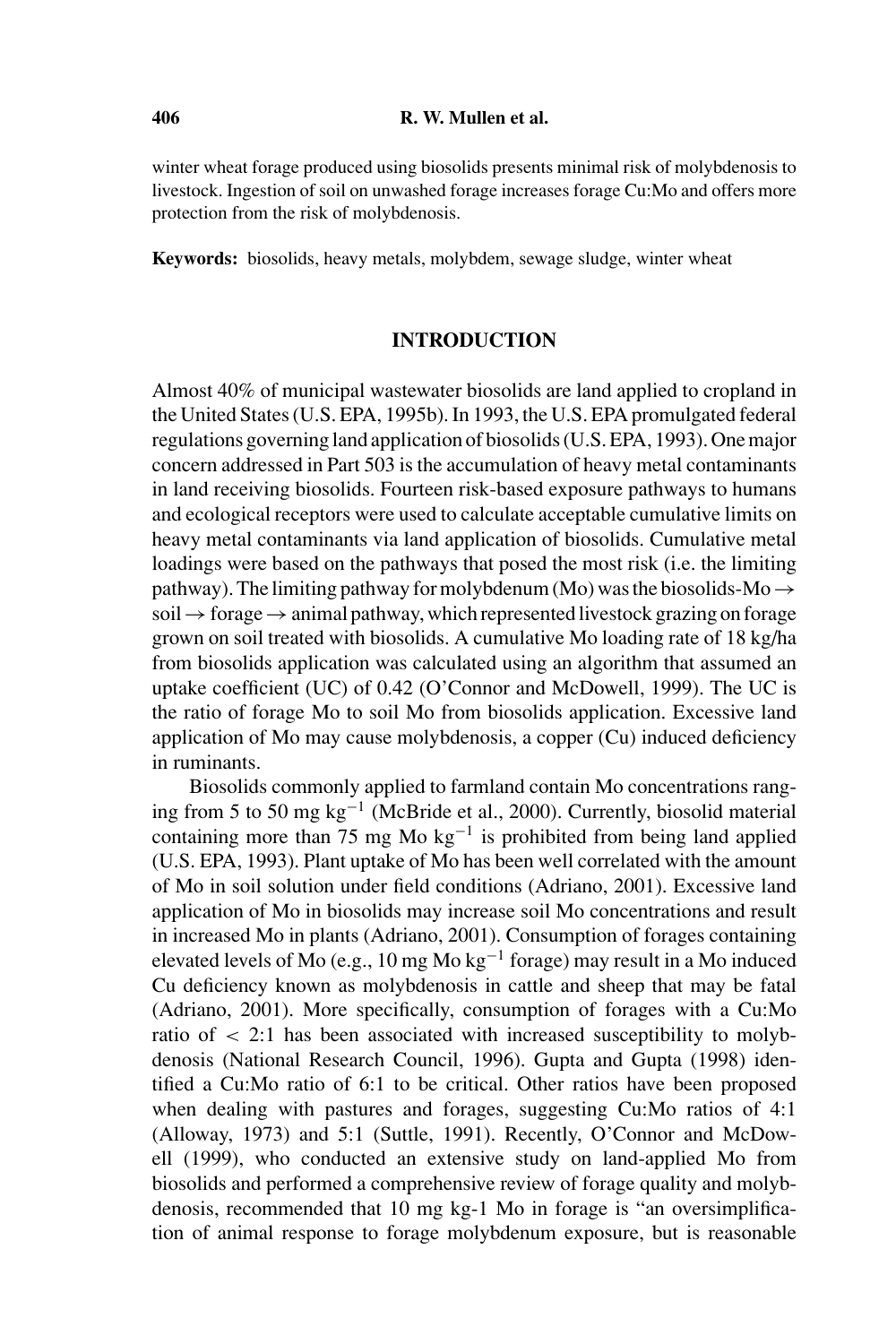for a national risk assessment if practical aspects of animal management (for example, mineral supplementation and total diet considerations) are recognized."

Molybdenum availability to plants is strongly affected by soil pH, increasing with increased pH (Karimian and Cox, 1978). Alkaline-stabilized biosolids have been shown to increase Mo availability, resulting in low Cu:Mo ratios in red clover (McBride et al., 2000). Excessive uptake of Mo resulting in molybdenosis from biosolid-amended soils is specific to legume crops. In a study monitoring Cu and Mo uptake by peas, soybeans, and corn, legumes grown in biosolid-amended soils that contained 2 to 3 mg Mo  $kg^{-1}$  showed a marked increase in Mo tissue concentration above that of non-legumes (McBride et al., 2000). Similarly, a study conducted using soybeans showed high Mo accumulation (>10 mg kg<sup>-1</sup>) in the grain from plants grown on biosolid-amended soils (O'Connor et al., 2001a). Conversely, corn grown in a biosolid-amended soil showed little to no increase in stover Mo concentration, even at high soil Mo loading rates (>18 kg ha−1) (O'Connor et al., 2001b). Another study conducted on bahiagrass showed a slight accumulation of Mo from pastures treated with biosolids compared with a control, but the concentrations never approached toxic levels (Tiffany et al., 2000). Winter wheat is commonly used as forage in the southern plains of the United States. Limited information is available on the effect of land-applied biosolids on winter wheat forage quality. The objectives of this study were (1) to determine the effect of biosolids application on tissue molybdenum and tissue Cu:Mo of winter wheat forage and, (2) to measure the Mo UC for winter wheat under field conditions and compare it with the U.S. EPA Part 503 risk-based UC value of 0.42.

## **MATERIALS AND METHODS**

A winter wheat (*Triticum aestivum* L.) field experiment was established at the Agronomy Research Station (Stillwater, Oklahoma) in the fall of 1993. A complete factorial arrangement of treatments composed of six nitrogen (N) rates (0, 45, 90, 180, 269, and 539 kg N ha<sup>-1</sup> yr<sup>-1</sup>) and two nitrogen (N) sources (anaerobically-digested biosolids and ammonium nitrate, 34-0-0) were evaluated within a randomized complete block experimental design with three replications. Biosolids were applied based on total N rate and on a dry basis to supply plant available N. Plant available N (PAN) of biosolids was calculated as  $NH_4-N + NO_3-N + 0.20$  (organic N) (U.S. EPA, 1995b). This calculation assumes organic N in the biosolids had a nitrogen mineralization rate of 20%. This mineralization rate is recommended for anaerobically-digested biosolids to calculate PAN in biosolids (U.S. EPA, 1995b). Total N content, moisture content, and an example of application rate (90 kg N ha<sup>-1</sup>) of the biosolids are listed in Table 1. Each nitrogen source was applied preplant and disk incorporated in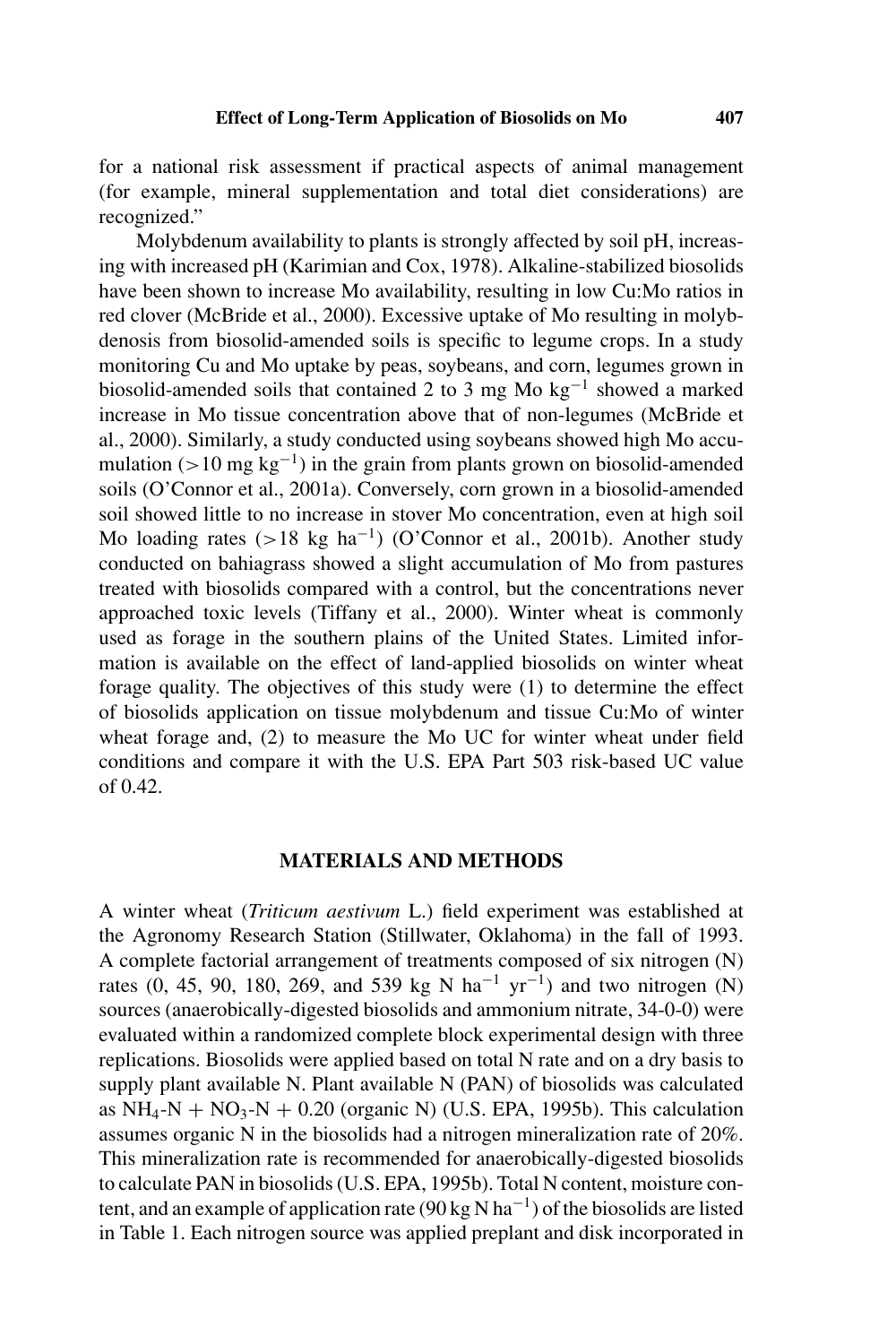| Year | Nitrogen, g $kg^{-1}$ | Moisture, % | Biosolids, kg ha <sup>-1†</sup> |
|------|-----------------------|-------------|---------------------------------|
| 1993 | 20.2                  | 60          | 11 139                          |
| 1994 | 17.4                  | 35          | 7958                            |
| 1995 | 19.7                  | 59          | 11 143                          |
| 1996 | 27.3                  | 55          | 7326                            |
| 1997 | 24.2                  | 46          | 6887                            |
| 1998 | 24.3                  | 50          | 7407                            |
| 1999 | 20.2                  | 45          | 8 1 0 1                         |
| 2000 | 24.4                  | 17          | 4444                            |

Table 1 Nitrogen content, moisture percentage, and biosolids application rates for the 90 kg N ha<sup>-1</sup> rate, 1993–2000

† Applied to deliver 90 kg N ha−<sup>1</sup> plant available N.

the fall. Two added treatments outside of the factorial included lime applied in 1993 (8.96 Mg ha−1), 1999 (8.96 Mg ha−1), and 2000 (13.0 Mg ha−1) to the high N-rate plots (540 kg N ha<sup>-1</sup>yr<sup>-1</sup>) for both N sources. The soil at this site is a Norge loam (fine mixed, thermic Udertic Paleustoll). Forage was hand harvested from a 1 m<sup>2</sup> area in each plot for metal analysis on January 5, 1999, March 31, 2000, and April 19, 2001 (Feekes growth stages 4, 6, and 5, respectively) (Large, 1954). Each year, grain yield was determined by harvesting the center 2 m of each plot (10 m in length) using a self-propelled Massey Ferguson 8XP combine. Grain subsamples were collected and analyzed for total N and heavy metal content. Total N in grain and forage samples was determined using a Carlo-Erba NA 1500 dry combustion analyzer (Schepers et al., 1989). Soil samples (10 cores/plot, 0–15 cm) were collected from all plots in August 2000. Copper and Mo content of soil, biosolids, and plant material were determined by wet digestion using  $HNO<sub>3</sub>$ ,  $HClO<sub>4</sub>$  (Jones and Case, 1990) followed by analysis using a high-resolution inductively coupled plasma spectrophotometer (Thermo-Jarrell Ash IRIS ICP). Analytical emission wavelengths used were 202.0 nm and 204.6 nm for Mo, 324.8 for Cu, and 182.0 nm for sulfur (S). Total N in soil and biosolids samples was determined using a Carlo-Erba NA 1500 dry combustion analyzer.

Sulfur content of the plant material was determined by nitric digestion (Jones and Case, 1990) followed by analysis using a high-resolution ICP. Analysis of variance was performed by year for all variables analyzed. Single degree of freedom contrasts (non-orthogonal) were used to evaluate specific treatment effects (SAS, 2001). The standard error of the difference (SED) between two equally replicated means is reported in Figures 1–6.

Standard reference materials from the National Institute of Standards and Technology rice flour (SRM 1568a) and tomato leaf (SRM 1573a) were used for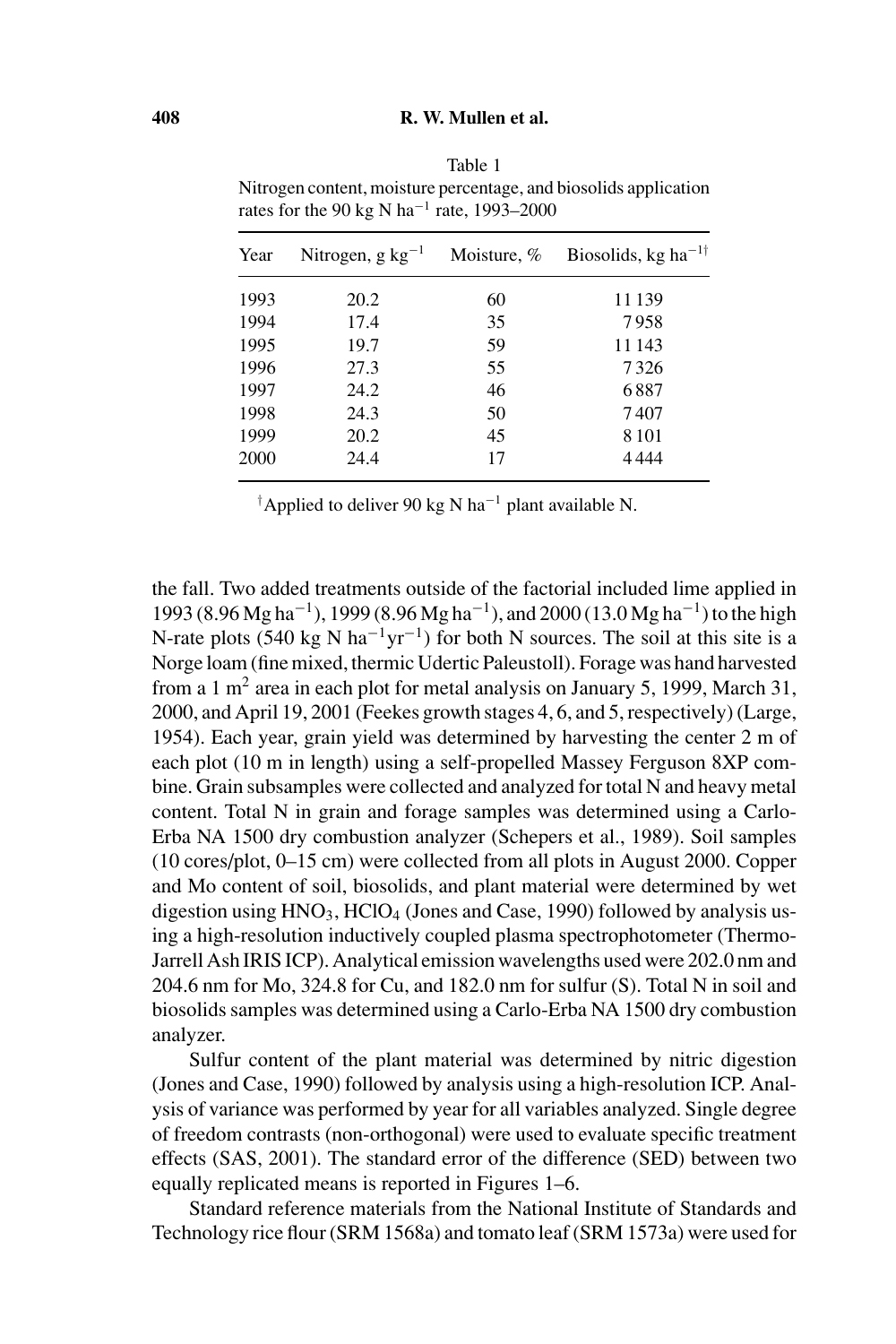

*Figure 1.* Effect of biosolid (BS) and ammonium nitrate (AN) application on soil pH, samples collected in August 2000.

quality assurance/quality control (QA/QC) of plant tissue analysis. Recoveries of Cu and Mo were 97% and 95%, respectively. A biosolids-treated soil from Resource Technology Corporation Certified Reference Material (CRM 005- 050) was used to evaluate QA/QC for soil analysis. Recoveries of 86% were obtained for Cu and Mo analysis. A biosolids CRM 011-100 from Resource



*Figure 2.* Effect of biosolid application on wheat forage uptake of Mo for washed and unwashed samples, 1999–2001.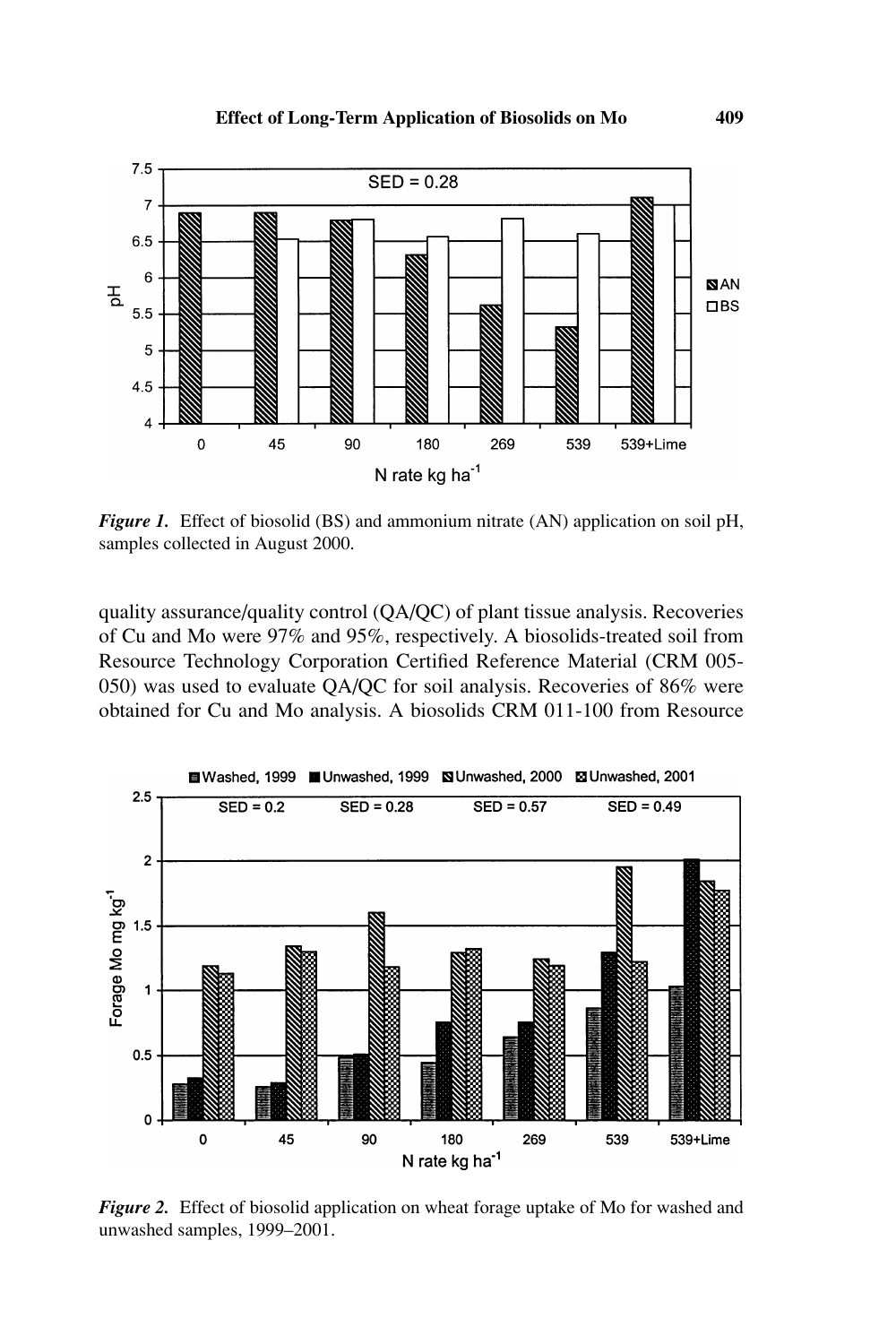

*Figure 3.* Effect of biosolid application on wheat forage uptake of Cu for washed and unwashed samples, 1999–2001.

Technology Corporation was used to evaluate the biosolids QA/QC, which resulted in Cu and Mo recoveries of 87%. An apple leaf SRM from the National Institute of Standards and Technology (SRM 1515) was used to evaluate QA/QC for plant tissue S. Recovery of 97% S was obtained.



■ Washed, 1999 ■ Unwashed, 1999 ■ Unwashed, 2000 ■ Unwashed, 2001

*Figure 4.* Effect of biosolid application on Cu:Mo ratio of wheat forage, 1999–2001.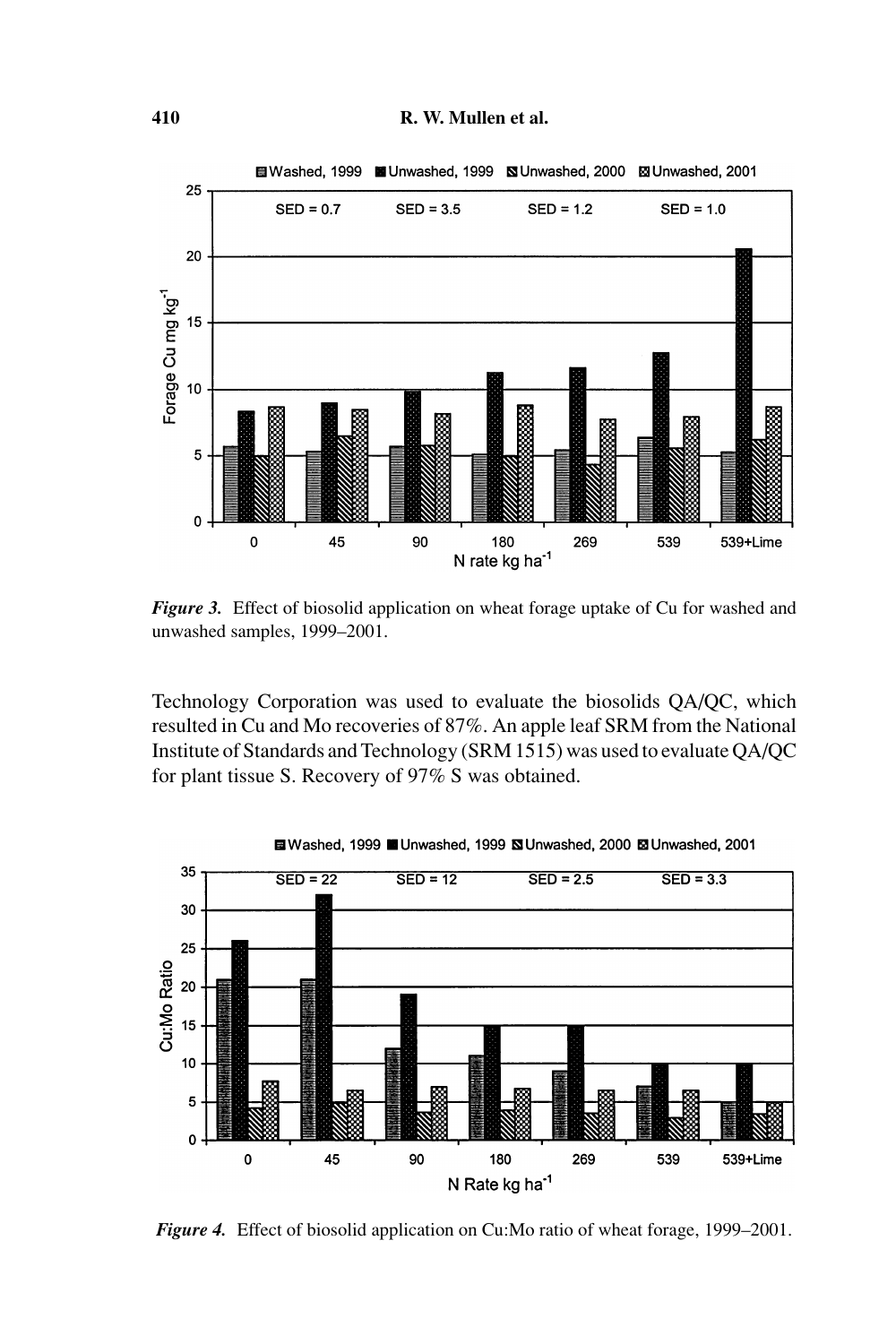## **Effect of Long-Term Application of Biosolids on Mo 411**



*Figure 5.* Effect of biosolid (BS) and ammonium nitrate (AN) application on sulfur concentration of washed and unwashed wheat forage, 1999.

# **RESULTS AND DISCUSSION**

## **Biosolids Quality**

The biosolids evaluated in this study contained relatively low amounts of heavy metals compared with U.S. EPA limits (Table 2). Most metal levels were below



*Figure 6.* Effect of biosolid (BS) and ammonium nitrate (AN) application on sulfur concentration of unwashed wheat forage, 2000.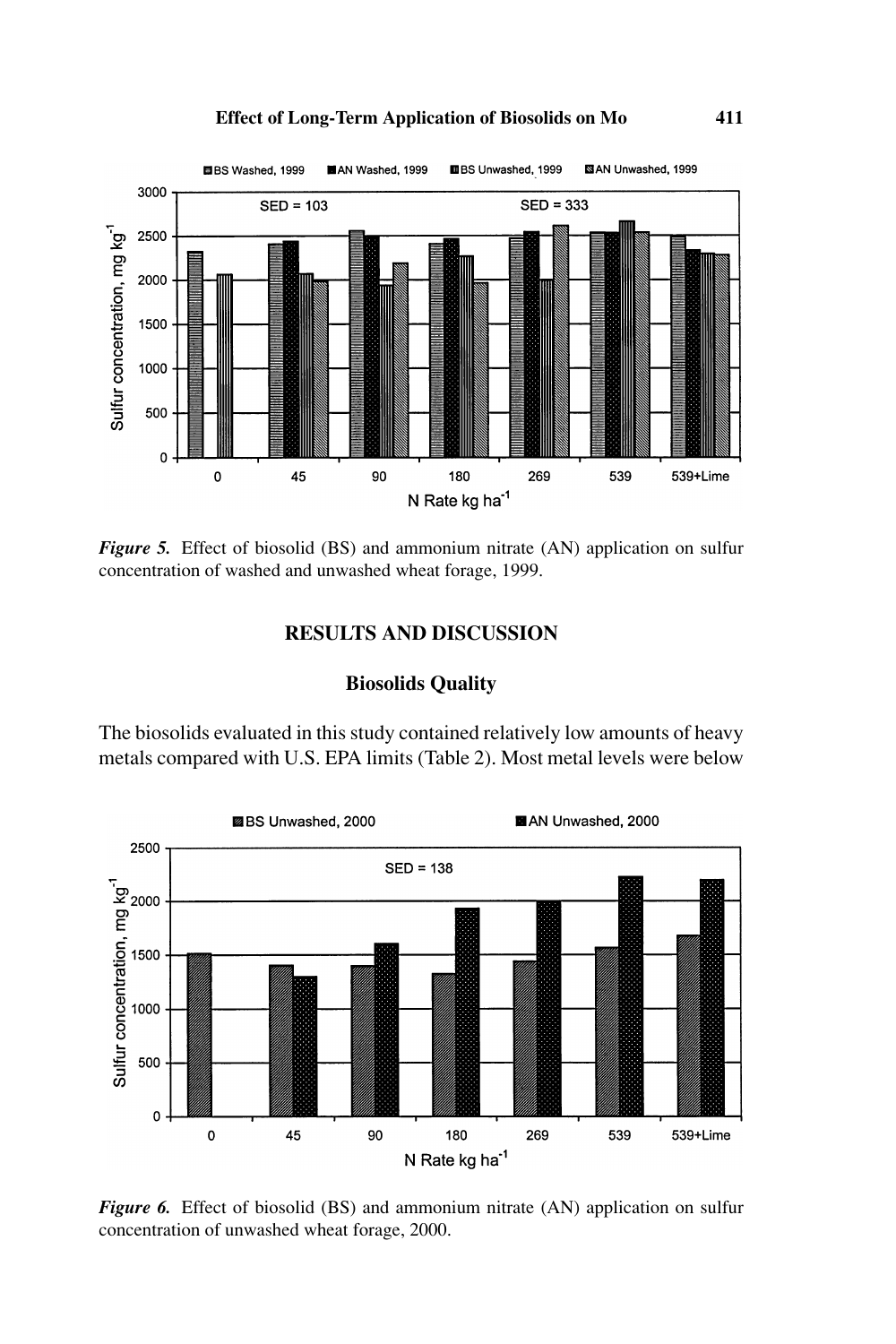| ıe |  |
|----|--|
|    |  |

Summary statistics of biosolids evaluated compared with ceiling concentrations and pollutant concentrations defined by the U.S. EPA (40 CFR Part 503)<sup>†</sup>

|            |                 | Pollutants in biosolids |      |      |      | "EQ" pollutant Ceiling pollutant<br>Mean Median concentrations <sup><math>\ddagger</math></sup> concentrations <sup>§</sup> |  |  |  |  |
|------------|-----------------|-------------------------|------|------|------|-----------------------------------------------------------------------------------------------------------------------------|--|--|--|--|
| Pollutant  | Min             | Max                     |      |      |      |                                                                                                                             |  |  |  |  |
|            | $mg \, kg^{-1}$ |                         |      |      |      |                                                                                                                             |  |  |  |  |
| Arsenic    | 0               | 2.5                     | 1.3  | 1.4  | 41   | 75                                                                                                                          |  |  |  |  |
| Cadmium    | $\Omega$        | 3.5                     | 1.9  | 2.3  | 39   | 85                                                                                                                          |  |  |  |  |
| Chromium   | 38              | 177                     | 98   | 101  | 1200 | 3000                                                                                                                        |  |  |  |  |
| Copper     | 233             | 898                     | 461  | 384  | 1500 | 4300                                                                                                                        |  |  |  |  |
| Lead       |                 | 153 1429                | 510  | 273  | 300  | 840                                                                                                                         |  |  |  |  |
| Molybdenum | 20              | 49                      | 29   | 24   | 18   | 75                                                                                                                          |  |  |  |  |
| Nickel     | 21              | 79                      | 37   | 26   | 420  | 420                                                                                                                         |  |  |  |  |
| Zinc       | 942             | 1222                    | 1043 | 1000 | 2800 | 7500                                                                                                                        |  |  |  |  |

† U.S. EPA (1993).

‡ Exceptional Quality, Table 3 of U.S. EPA 40 CFR Part 503 (U.S. EPA, 1993).

§ Table 1 of Table 3 of U.S. EPA 40 CFR Part 503 (U.S. EPA, 1993).

"Exceptional Quality" or EQ pollutant concentrations except for Mo (all years) and lead (Pb) (for two of the study years). Biosolids pollutant contents were well below the U.S. EPA Part 503 ceiling pollutant concentrations and were allowed to be land applied for beneficial use.

## **Effect of Biosolids Application on Soil Characteristics**

Application of biosolids did not significantly alter soil pH, but ammonium nitrate application decreased soil pH, specifically at the high N rates (Figure 1). Application of biosolids significantly increased several soil metal levels after eight years (Table 3). Soil Cu and Mo levels more than doubled when biosolids were applied at a rate of 539 kg N ha<sup>-1</sup>, and there was a linear trend of increasing soil Cu, Mo, Pb, and Zn as the rate of biosolids applied increased (Table 3). Soil Cr and Ni levels were also increased with increasing biosolid rate, but reached a maximum at the 180 kg N ha<sup> $-1$ </sup> rate. However, application of biosolids did not increase soil Cr or Ni levels above values at comparable N rates of ammonium nitrate. Cadmium levels were below detectable limits ( $\sim$ 0.500 mg kg<sup>-1</sup>) for all treatments (Table 3). Soil Pb levels were increased by a factor of 4 at the highest biosolids rate compared with the plot that received no biosolids.

## **Effect of Biosolids Application on Forage Quality**

Forage uptake of Mo and Cu showed temporal variation between years. In 1999, uptake of Mo was relatively low but did increase with increasing biosolid rate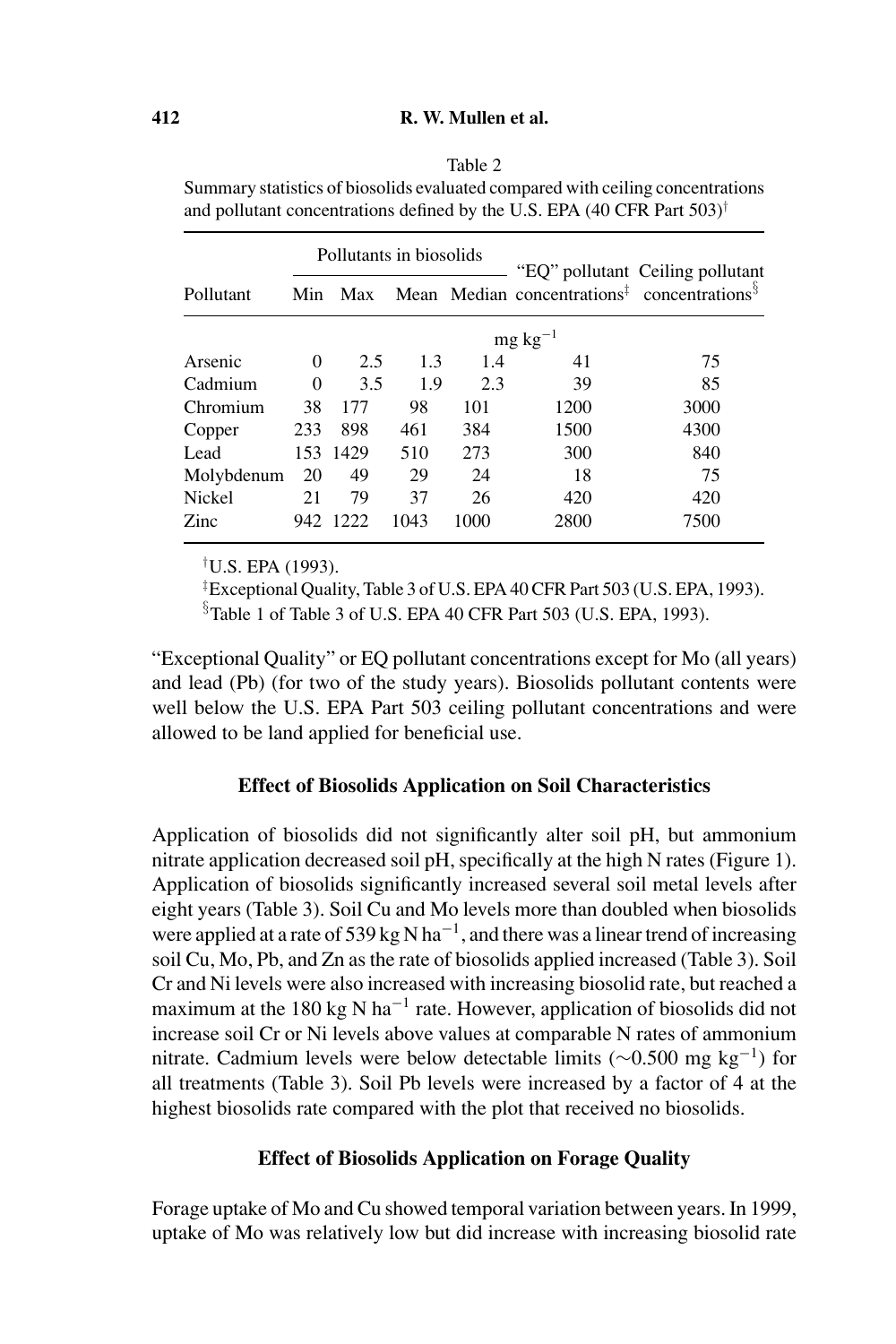|                             |                 | Pollutant concentration in soil<br>Pollutant |           |       |       |      |           |       |  |  |  |
|-----------------------------|-----------------|----------------------------------------------|-----------|-------|-------|------|-----------|-------|--|--|--|
|                             |                 |                                              |           |       |       |      |           |       |  |  |  |
| N rate, kg ha <sup>-1</sup> | As              | C <sub>d</sub>                               | Cr        | Cu    | Pb    | Mo   | Ni        | Zn    |  |  |  |
|                             | $mg \, kg^{-1}$ |                                              |           |       |       |      |           |       |  |  |  |
| $\boldsymbol{0}$            | 1.25            | ${<}0.5$                                     | 45.18     | 7.19  | 4.86  | 0.44 | 26.17     | 35.18 |  |  |  |
| 45                          | 1.60            | ${<}0.5$                                     | 49.68     | 10.42 | 7.12  | 0.49 | 28.17     | 40.05 |  |  |  |
| 90                          | 1.78            | ${<}0.5$                                     | 49.22     | 10.93 | 8.43  | 0.54 | 28.56     | 47.64 |  |  |  |
| 180                         | 1.58            | ${<}0.5$                                     | 56.65     | 15.42 | 12.66 | 0.83 | 31.21     | 46.16 |  |  |  |
| 269                         | 1.83            | ${<}0.5$                                     | 51.84     | 15.26 | 13.87 | 0.77 | 28.80     | 50.86 |  |  |  |
| 539                         | 1.52            | ${<}0.5$                                     | 49.82     | 19.57 | 19.06 | 1.02 | 27.34     | 56.27 |  |  |  |
| Significance                |                 |                                              |           |       |       |      |           |       |  |  |  |
| Linear                      | <b>NS</b>       | <b>NS</b>                                    | <b>NS</b> | ***   | ***   | ***  | <b>NS</b> | ***   |  |  |  |
| Ouadratic                   | <b>NS</b>       | <b>NS</b>                                    | **        | *     | *     | $*$  | $**$      | NS    |  |  |  |

Table 3 Pollutant concentration of heavy metals in soils following eight years of biosolids

application

NS,  $*$ ,  $**$ ,  $***$  - Non-significant (NS) or significant at 5% (\*), 1% (\*\*), or 0.1% (\*\*\*).

(Figure 2). Copper in unwashed forage in 1999 also increased with increasing biosolids rate but levels were lower in subsequent years (Figure 3). Washed and unwashed forage samples were analyzed to determine the effect of pretreatment on removal of soil contamination for the 1999 season. In a grazing situation, analysis of the unwashed forage may provide a more accurate representation of metal uptake than washed samples. Measured Mo for washed forage samples was equal to or less than unwashed samples in 1999. Measured Cu for unwashed forage samples was greater than in washed forage samples in 1999 (Figure 3). The increase in forage Cu was greater than forage Mo for unwashed samples because the soil covering the forage contained much greater amounts of Cu than Mo (Table 3). Unwashed forage had a larger Cu:Mo ratio than washed forage in 1999 (Figure 4). Despite the increasing Mo uptake as biosolid rate increased, the Cu:Mo ratio of the unwashed forage never dropped below 10:1 in 1999 (Figure 4). The Cu:Mo ratio of the washed forage reached 7:1 at the highest biosolid rate. Application of lime at the highest N rate increased Mo tissue levels of washed and unwashed forage, but Cu:Mo ratios were still greater than 5:1.

In general, forage uptake of Mo was significantly higher in 2000 than in the previous year (Figure 2). Although differences were statistically insignificant, Mo tissue levels tended to increase linearly up to 90 kg N ha<sup>-1</sup> and were maximized at the 539 kg N ha<sup>-1</sup> rate (Figure 2). The highest level was around 2 mg Mo kg<sup>-1</sup> at the highest biosolid rate. Copper:Mo ratios were significantly lower in 2000 with the lowest being 2.9:1 at the highest biosolid rate (Figure 4).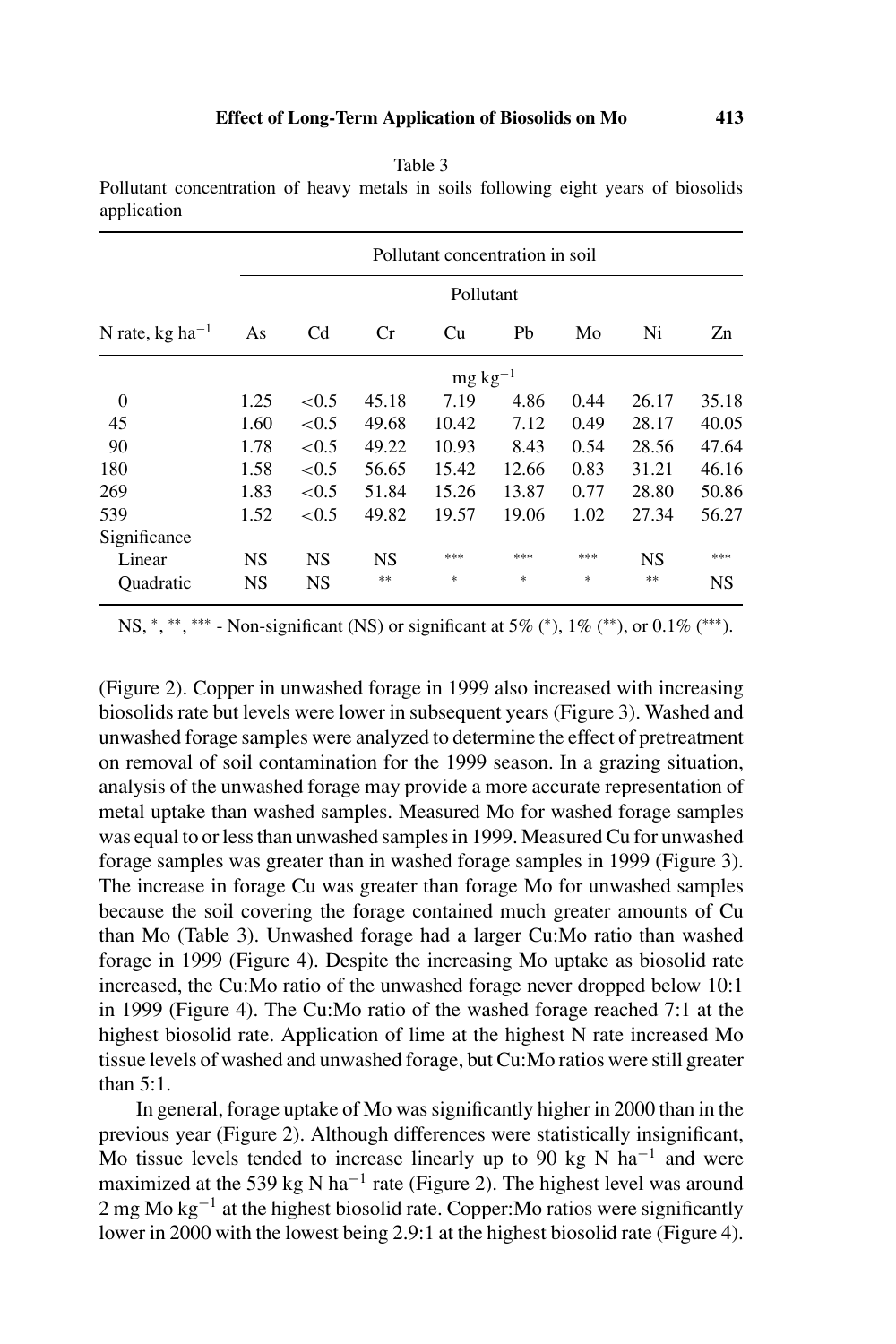It is interesting to note that the Cu:Mo ratio of the check plot was 4.2:1, the lowest of any year of the study, suggesting that growing season environmental conditions may play a strong role in determining Cu and Mo availability and uptake.

Molybdenum uptake in 2001 was not as in high as in 2000, and no significant differences between Mo uptake of the control and biosolid treatments existed (Figure 2). Copper:molybdenum ratios were all near 6:1 for all treatments (Figure 4). Liming did increase Mo uptake at the highest N rate, but the Cu:Mo ratio was still relatively high (∼5:1).

Plant tissue S concentration is also a concern for grazing livestock with a critical level set at 0.4% to 0.5% (National Research Council, 1996). High forage sulfur may offset the Cu:Mo ratio even if the ratio is greater than 2 and the threat of molybdenosis is considered small (National Research Council, 1989). In the rumen, S may react with Mo to form thiomolybdates (Suttle, 1991), which may react with Cu to form insoluble complexes that are poorly absorbed, causing Cu deficiency signs to occur (O'Connor and McDowell, 1999). Biosolids contain moderate amounts of sulfur (approximately 1% dry weight); if biosolids are applied to meet crop N requirements, its presence can result in high amounts of S applied to agricultural soils (O'Connor and McDowell, 1999).

Biosolids application had no effect on forage S content (Figures 5–7). Except for data from the 2000 season, forage S was similar for both nitrogen fertilizer sources (e.g., biosolids and ammonium nitrate). In 2000, forage S tended to be higher in ammonium nitrate than in biosolids-treated soil (Figure 6). Forage S concentrations did not approach 3000 mg S kg−<sup>1</sup> in any year of the trial



*Figure 7.* Effect of biosolid (BS) and ammonium nitrate (AN) application on sulfur concentration of unwashed wheat forage, 2001.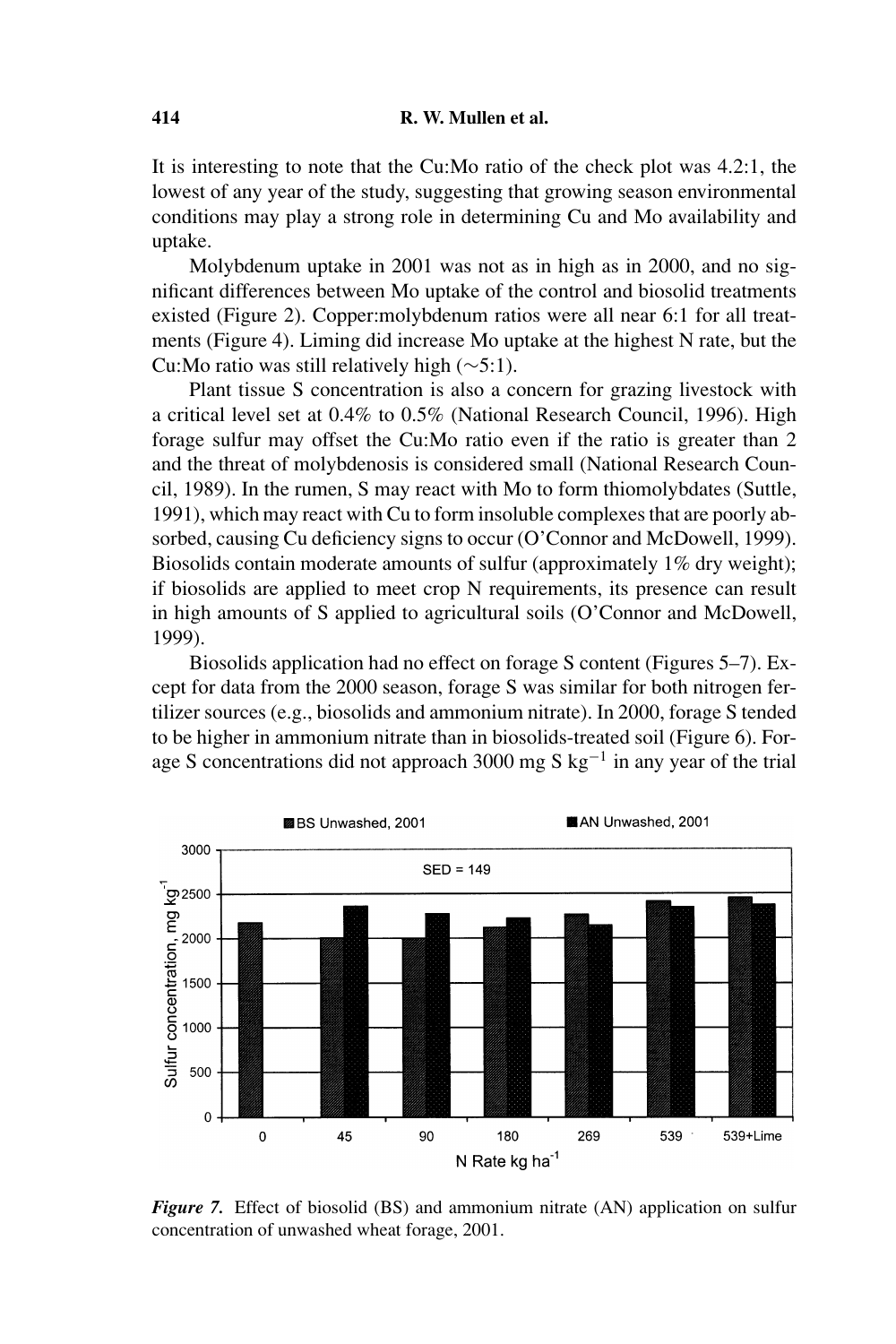(Figures 5, 6, and 7), which is below the 4000 to 5000 mg S kg<sup>-1</sup> critical level set by the NRC (National Research Council, 1996). Biosolids would not be expected to increase the potential for molybdenosis for cattle grazing winter wheat forage in this experiment because biosolids did not increase forage S.

# **Effect of Biosolids Application on U.S. EPA Part 503 Risk-Based Uptake Coefficients**

There were linear relationships between unwashed and washed forage (plant) tissue Mo and Mo soil loading for the 1998–1999 season (Figures 8 and 9). However, forage Mo was not related to Mo soil loading for the 1999–2000 season  $(r = 0.01)$ . The slope of the forage Mo vs. Mo soil loading plot is referred to as the uptake coefficient (UC) (U.S. EPA, 1995a). The Mo UC of washed winter wheat forage 1998–1999 was 0.24 (Figure 8). This UC is below the Mo UC of 0.42 used by U.S. EPA in its risk assessment used for governing land application of biosolids (e.g., Part 503; 2) (Table 4). These results suggest washed winter wheat forage in our study presents minimal risk of molybdenosis to livestock. The Mo UC of unwashed winter wheat forage 1998–1999 was 0.36 (Figure 8), 50% larger than the UC of the same washed forage (Figure 8). Dust on forage increased the forage Mo by a factor of 1.5. These results may initially suggest ingestion of unwashed forage by livestock may present more risk than washed forage. However, unwashed forage had a smaller Cu:Mo ratio than washed forage (Table 3). The Cu:Mo ratio suggests less risk associated with ingestion of unwashed forage. The UC of 0.36 in unwashed forage (Figure 9)



*Figure 8.* Linear model of washed wheat forage Mo vs. soil loading for 1999. Dashed lines represent the 95% confident interval.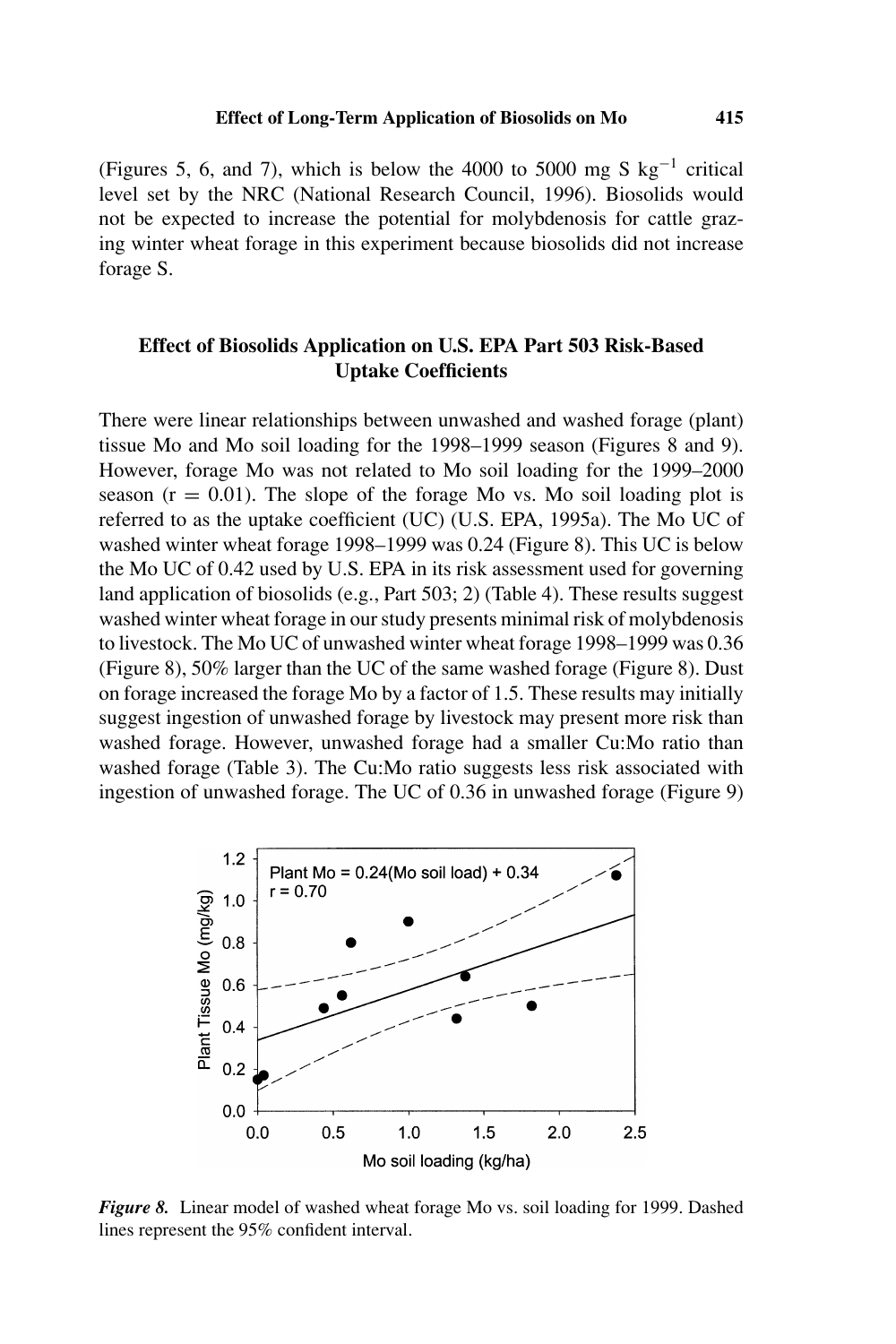

*Figure 9.* Linear model of unwashed wheat forage Mo vs. soil Mo loading for 1999. Dashed lines represent the 95% confident interval.

was less than the UC of 0.42 used by U.S. EPA in Part 503. These results suggest unwashed winter wheat forage in our study presents minimal risk of molybdenosis to livestock.

## **Effect on Grain Yield**

Yield results for all years of the trial are presented in Table 5. In five out of eight years, N supplied as ammonium nitrate resulted in higher average yields than biosolid-treated plots. There was good response to N applied as biosolids

Crop UC Reference Wheat (Unwashed) 0.36 This study Wheat (Washed)  $0.24$  This study Corn 0.001 O'Connor et al. (2001) Red Clover 1.06 McBride et al. (2000) Soybean 1.66 O'Connor et al. (2001) Alfalfa 2.9 Pierzynski and Jacobs (1986) Bromegrass 0.11 Soon and Bates (1985) Bahiagrass 0.81 O'Connor et al. (2001) USEPA 0.42 USEPA (1993)

Table 4 Comparison of uptake coefficients of Mo for wheat, corn, red clover, and soybean from land application of biosolids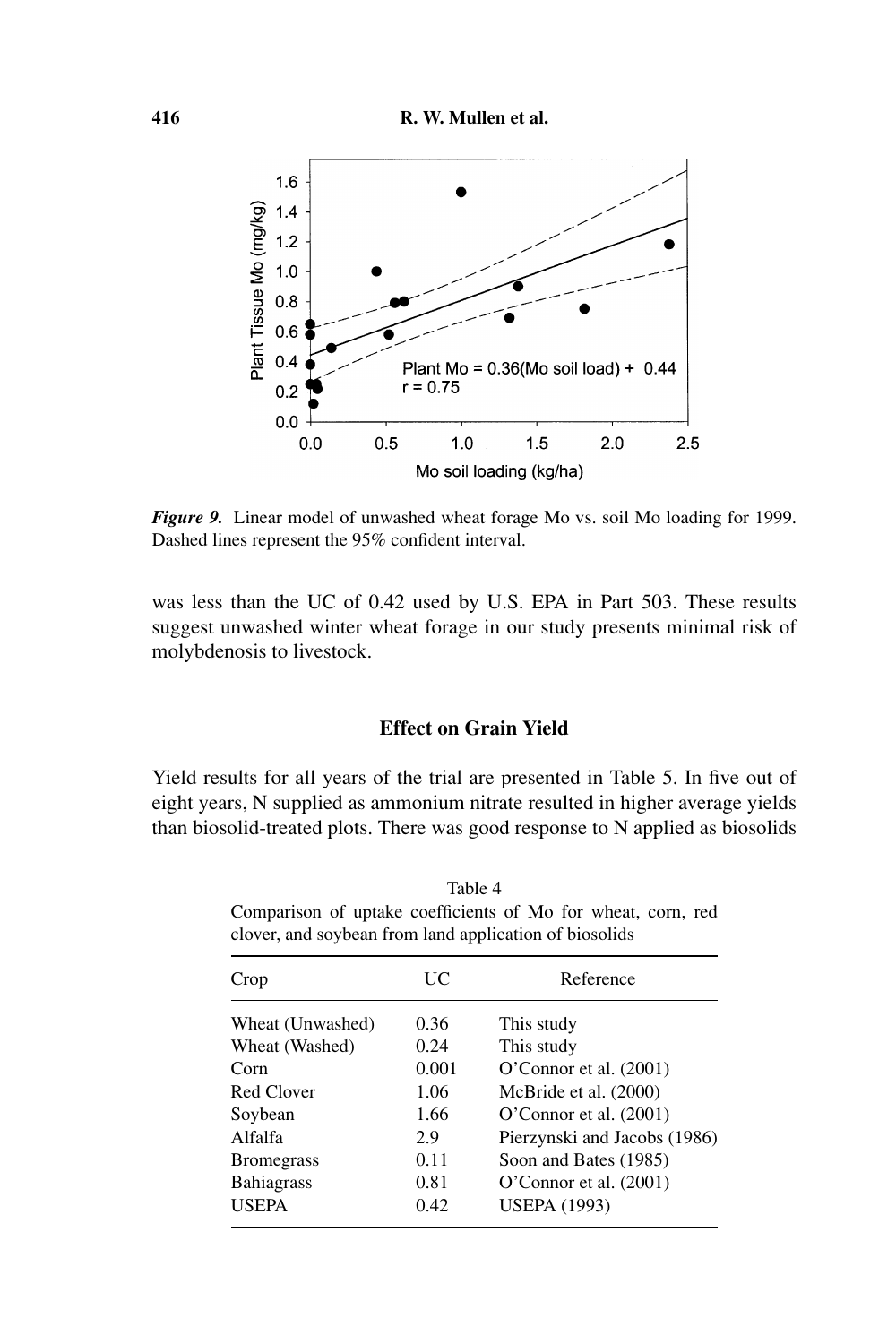| Effect of biosonus application on wheat grain yield at stiffwatch, OK, 1994–2001 |                |                             |            |           |      |           |       |      |            |
|----------------------------------------------------------------------------------|----------------|-----------------------------|------------|-----------|------|-----------|-------|------|------------|
| N Source                                                                         | N Rate         | 1994                        | 1995       | 1996      | 1997 | 1998      | 1999  | 2000 | 2001       |
|                                                                                  |                | Yield, $kg \text{ ha}^{-1}$ |            |           |      |           |       |      |            |
|                                                                                  | $\overline{0}$ | 464                         | 499        | 612       | 1127 | 1933      | 908   | 923  | 1245       |
|                                                                                  | $\overline{0}$ | 377                         | 520        | 575       | 1287 | 1609      | 902   | 975  | 1074       |
| BS                                                                               | 45             | 527                         | 571        | 727       | 1557 | 2378      | 947   | 1309 | 1684       |
| BS                                                                               | 90             | 616                         | 574        | 656       | 1514 | 2242      | 1068  | 1497 | 1573       |
| <b>BS</b>                                                                        | 180            | 885                         | 568        | 1234      | 1399 | 3048      | 1361  | 1575 | 1981       |
| BS                                                                               | 269            | 1037                        | 610        | 918       | 1389 | 2830      | 964   | 1233 | 1777       |
| <b>BS</b>                                                                        | 539            | 1504                        | 1026       | 821       | 1457 | 3601      | 1833  | 1921 | 1541       |
| AN                                                                               | 45             | 1781                        | 620        | 339       | 1368 | 2053      | 904   | 1717 | 1386       |
| AN                                                                               | 90             | 1737                        | 905        | 512       | 1762 | 2861      | 1607  | 2884 | 1842       |
| AN                                                                               | 180            | 1919                        | 1196       | 665       | 2176 | 3439      | 2367  | 3301 | 2269       |
| AN                                                                               | 269            | 2586                        | 1418       | 535       | 2349 | 3039      | 2888  | 2783 | 2438       |
| AN                                                                               | 539            | 2335                        | 1281       | 556       | 2555 | 3104      | 2475  | 2050 | 1789       |
| $BS + L$                                                                         | 539            | 1668                        | 1051       | 880       | 1629 | 3727      | 2600  | 1568 | 1985       |
| $AN + L$                                                                         | 539            | 2185                        | 1325       | 781       | 2841 | 3708      | 2858  | 2210 | 1824       |
| $BS$ means <sup><math>†</math></sup>                                             |                | 957                         | 700        | 836       | 1439 | 2823      | 1383  | 1264 | 1684       |
| AN means <sup><math>\ddagger</math></sup>                                        |                | 1846                        | 1038       | 562       | 2048 | 2830      | 2000  | 2275 | 1803       |
| <b>SED</b>                                                                       |                | 176                         | 172        | 139       | 225  | 209       | 237   | 299  | 220        |
| CV, %                                                                            |                | 15                          | 24         | 35        | 22   | 13        | 24    | 28   | 22         |
| Contrasts                                                                        |                |                             |            |           |      |           |       |      |            |
| AN linear                                                                        |                | ***                         | ***        | NS        | ***  | ***       | ***   | NS   | **         |
| AN quadratic                                                                     |                | ***                         | NS         | <b>NS</b> | $**$ | ***       | ***   | ***  | $\ast\ast$ |
| <b>BS</b> linear                                                                 |                | ***                         | $\ast\ast$ | NS        | NS   | ***       | $***$ | *    | NS         |
| BS quadratic                                                                     |                | NS                          | NS         | **        | NS   | *         | NS    | NS   | $\ast\ast$ |
| AN vs BS                                                                         |                | ***                         | ***        | ***       | $**$ | <b>NS</b> | ***   | ***  | <b>NS</b>  |

Table 5 Effect of biosolids application on wheat grain yield at Stillwater, OK, 1994–2001

<sup>∗</sup>, ∗∗, ∗∗∗ - Significant at the 0.05, 0.01, and 0.001 probability levels, respectively.

NS – not significant.

BS – biosolids.

AN – ammonium nitrate (34-0-0).

L – lime applied at a rate of 9, 9, and 13 Mg ha<sup> $-1$ </sup> in the fall of 1993, 1999, and 2000, respectively.

† , ‡ Treatment means for all rates for BS and AN, respectively.

CV – coefficient of variation.

in five out of eight years, indicated by a linear response to applied biosolids. In 1996, application of biosolids actually resulted in higher average yields than did ammonium nitrate treatments, but yield levels were relatively low. Following eight years of continuous N application, N applied as ammonium nitrate resulted in increased yields when compared with the biosolid N source, even in the later years of the experiment. The amount of biosolids land applied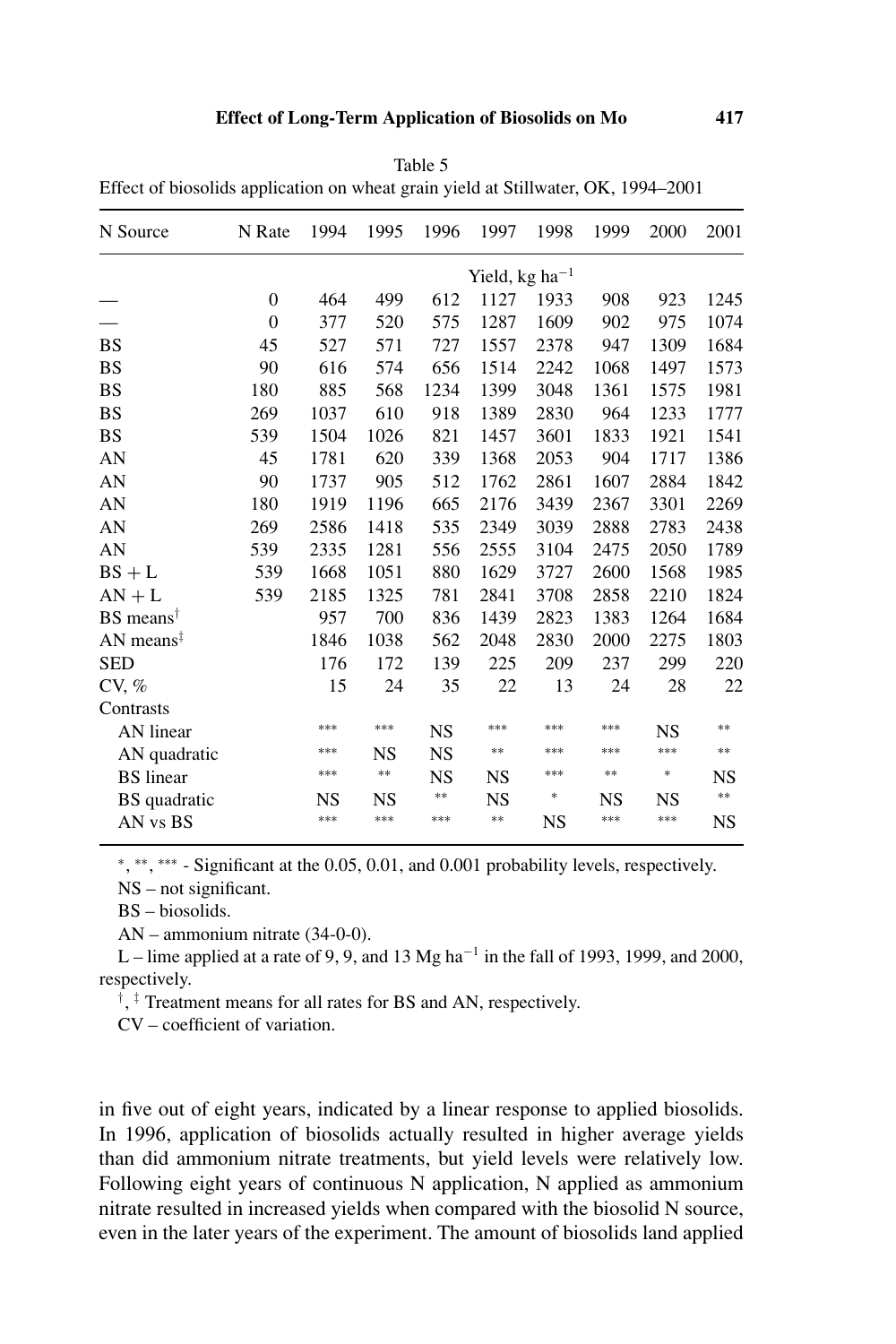was based on plant available N. Plant available N (PAN) of biosolids was calculated assuming a N mineralization rate of  $20\%$ . This mineralization rate is recommended for anaerobic-digested biosolids to calculate PAN in biosolids (U.S. EPA, 1995b). These results suggest the anaerobic biosolids used in our study had a nitrogen mineralization of <20%, resulting in less than optimum crop yield. The anaerobic biosolids used in this study are commonly stockpiled for several months after dewatering at the wastewater treatment facility. It is possible that PAN decreased during storage of biosolids, resulting in an N mineralization rate of  $\langle 20\% \rangle$ .

## **CONCLUSIONS**

Land application of biosolids for winter wheat production did not result in forage Cu:Mo ratios less than 2:1 in any of the three years analyzed. As expected, lime application in conjunction with biosolid application did increase Mo uptake, but Cu:Mo ratios were still greater than 2:1. Soil Mo levels were increased over the eight years of the study, but concentrations were still quite low. Washing of forage samples taken for tissue analysis may result in lower Cu:Mo ratios, specifically if the forage is grazed. Not washing forage samples is a more accurate representation of forage that cattle may consume when grazing. Cattle may ingest enough soil with the forage to maintain protective Cu:Mo ratios, thus minimizing the risk of molybdenosis. The calculated UC of Mo for winter wheat in Oklahoma of 0.24 (washed forage) and 0.36 (unwashed forage) is less than the UC of 0.42 used by U.S. EPA in its risk assessment used for governing land application of biosolids (Part 503; U.S. EPA, 1993). These results suggest winter wheat forage presents minimal risk of molybdenosis to livestock. Ingestion of soil on unwashed forage increases forage Cu:Mo and offers more protection from the risk of molybdenosis.

## **ACKNOWLEDGMENTS**

This paper is a contribution from the Oklahoma Agricultural Experiment Station, Stillwater, Oklahoma.

## **REFERENCES**

- Adriano, D. C. 2001. *Trace elements in terrestrial environments*. Springer, New York: Springer-Verlag.
- Alloway, B. J. 1973. Copper and molybdenum in swayback pastures. *Journal of Agricultural Science* (Cambridge) 80: 521–524.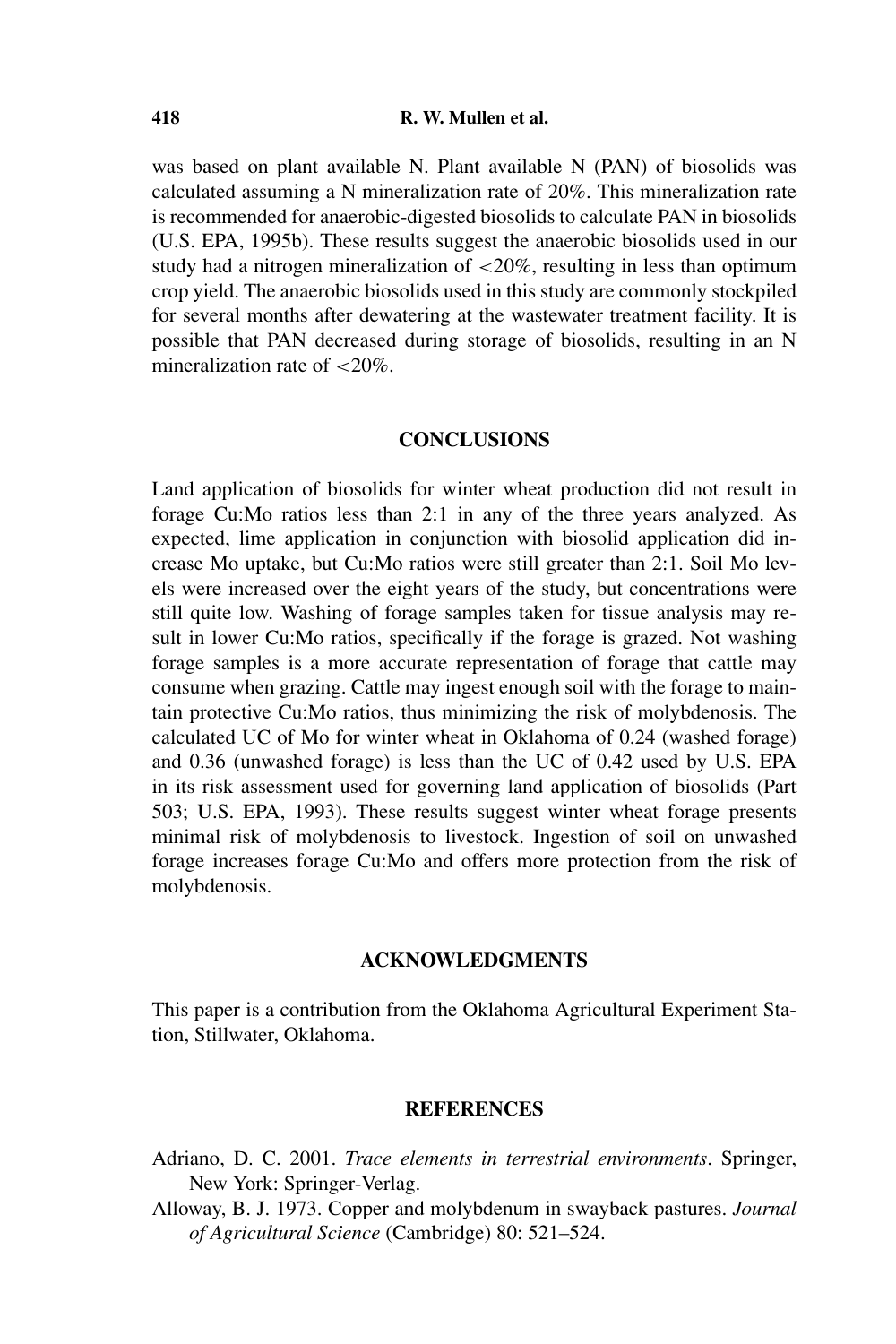- Gupta, U. C., and S. C. Gupta. 1998. Trace element toxicity relationships to crop production and livestock and human health: Implications for management. *Communications in Soil Science and Plant Analysis* 29: 1491–1522.
- Jones, Jr., J. B., and V. W. Case. 1990. Sampling, handling, and analyzing plant tissue samples. In *Soil testing and plant analysis*, 3rd ed., ed. R. L. Westerman, SSSA Book Series No. 3. Madison, Wisconsin: Soil Science Society of America.
- Karimian, N., and F. R. Cox. 1978. Adsorption and extractability of molybdenum in relation to some chemical properties of soil. *Soil Science Society of American Journal* 42: 757–761.
- Large, E. C. 1954. Growth stages in cereals. *Plant Pathology* 3: 128–129.
- McBride, M. B., B. K. Richards, T. Steenhuis, and G. Spiers. 2000. Molybdenum uptake by forage crops grown on sewage sludge-amended soils in the field and greenhouse. *Journal of Environmental Quality* 29: 848–854.
- National Research Council (NRC). 1989. *Nutrient requirements of domestic animals, nutrient requirements of dairy cattle*, 6th ed. Washington, DC: National Academy of Sciences, National Research Council.
- National Research Council (NRC). 1996. *Nutrient requirements of domestic animals, nutrient requirements for beef cattle*, 7th ed. Washington, DC: National Academy Press.
- O'Connor, G. A., and L. R. McDowell. 1999. *Understanding fate, transport, bioavailability, and cycling of metals in land-applied biosolids*. Alexandria, Virginia: Water Environment Research Foundation Alexandria.
- O'Connor, G. A., R. B. Brobst, R. L. Chaney, R. L. Kincaid, L. R. McDowell, G. M. Pierzynski, A. Rubin, and G. G. Van Riper. 2001. A modified risk assessment to establish molybdenum standards for land application of biosolids. *Journal of Environmental Quality* 30: 1490–1507.
- O'Connor, G. A., T. C. Granato, and N. T. Basta. 2001a. Bioavailability of biosolids molybdenum to soybean grain. *Journal of Environmental Quality* 30: 1653–1658.
- O'Connor, G. A., T. C. Granato, and R. H. Dowdy. 2001b. Bioavailability of biosolids molybdenum to corn. *Journal of Environmental Quality* 30: 140– 146.
- Pierzynski, G. M., and L. W. Jacobs. 1986. Molybdenum accumulation by corn and soybeans from a molybdenum-rich sewage sludge. *Journal of Environmental Quality* 15: 394–398.
- SAS. 2001. *SAS user's guide: Statistics*, Version 8. Cary, North Carolina: SAS Institute.
- Schepers, J. S., D. D. Francis, and M. T. Thompson. 1989. Simultaneous determination of total C, total N, and 15N on soil and plant material. *Communications in Soil Science and Plant Analysis* 20: 949–959.
- Soon, Y. K., and T. E. Bates. 1985. Molybdenum, cobalt, and boron uptake from sewage sludge amended soils. *Canadian Journal of Soil Science* 65: 507–517.